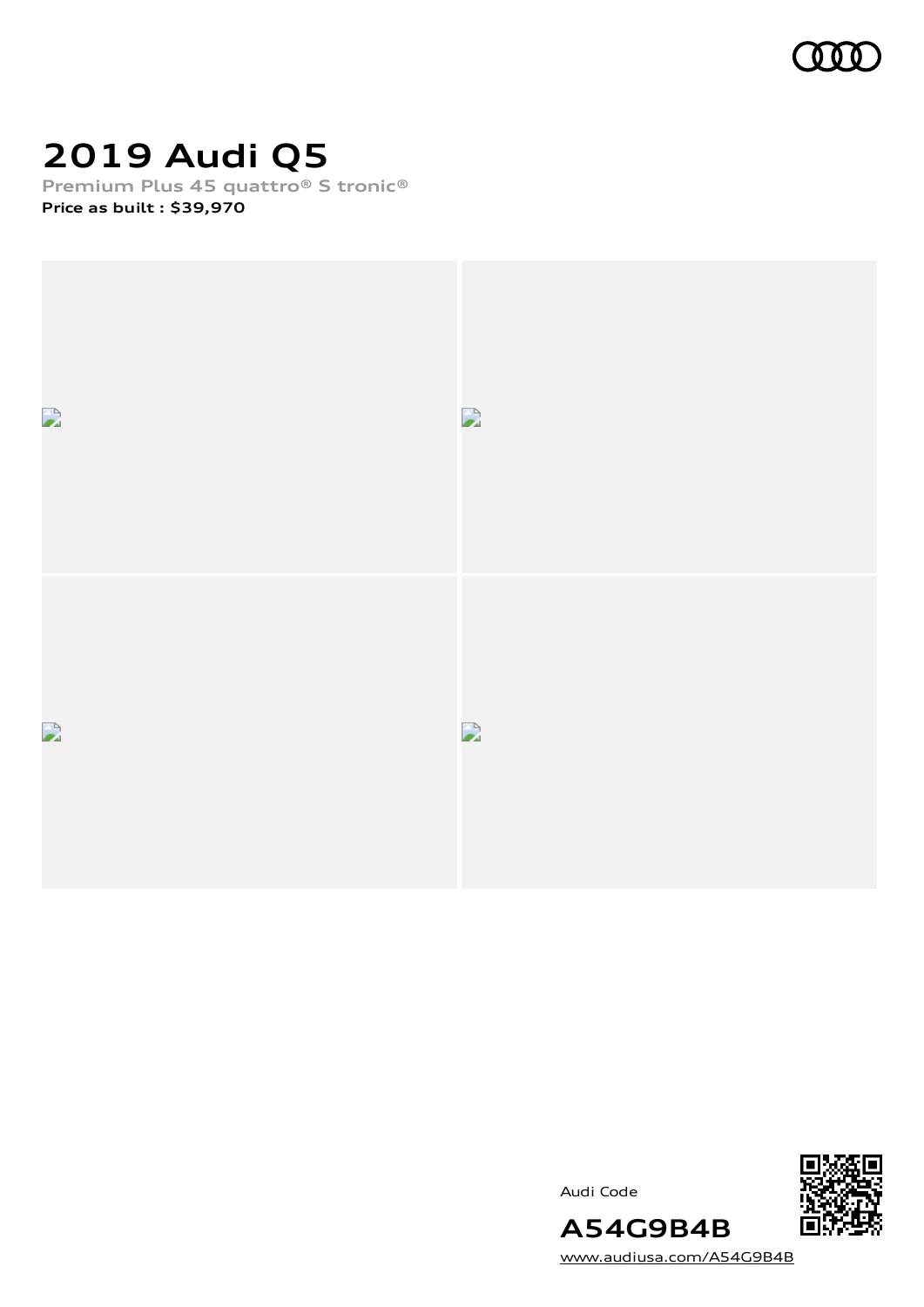# **Summary**

### **Audi 2019 Audi Q5** Premium Plus 45 quattro® S tronic®

**Price as buil[t](#page-10-0)** \$39,970

### **Exterior colour**

Florett Silver metallic

### D

### **Further Information**

| Type of vehicle | Used car     |
|-----------------|--------------|
| Mileage         | 28,419 miles |
|                 | No           |

**Warranty**

### **Interior colour**

| Seats     | Black |
|-----------|-------|
| Dashboard | Black |
| Carpet    | Black |
| Headliner | Gray  |

#### **Audi Code** A54G9B4B

**Your configuration on www.audiusa.com** [www.audiusa.com/A54G9B4B](https://www.audiusa.com/A54G9B4B)

**Commission number** 7c474ef40a0e09b16138

### **Technical Specifications**

Engine type 2.0-liter four-cylinder Displacement/Bore and 1,984/82.5 x 92.8 cc/mm stroke Torque 273 lb-ft@rpm Top track speed  $130$  $130$  mph mph  $^{\rm 1}$ Acceleration (0 - 60 mph) 5.9 seconds seconds Recommended fuel Premium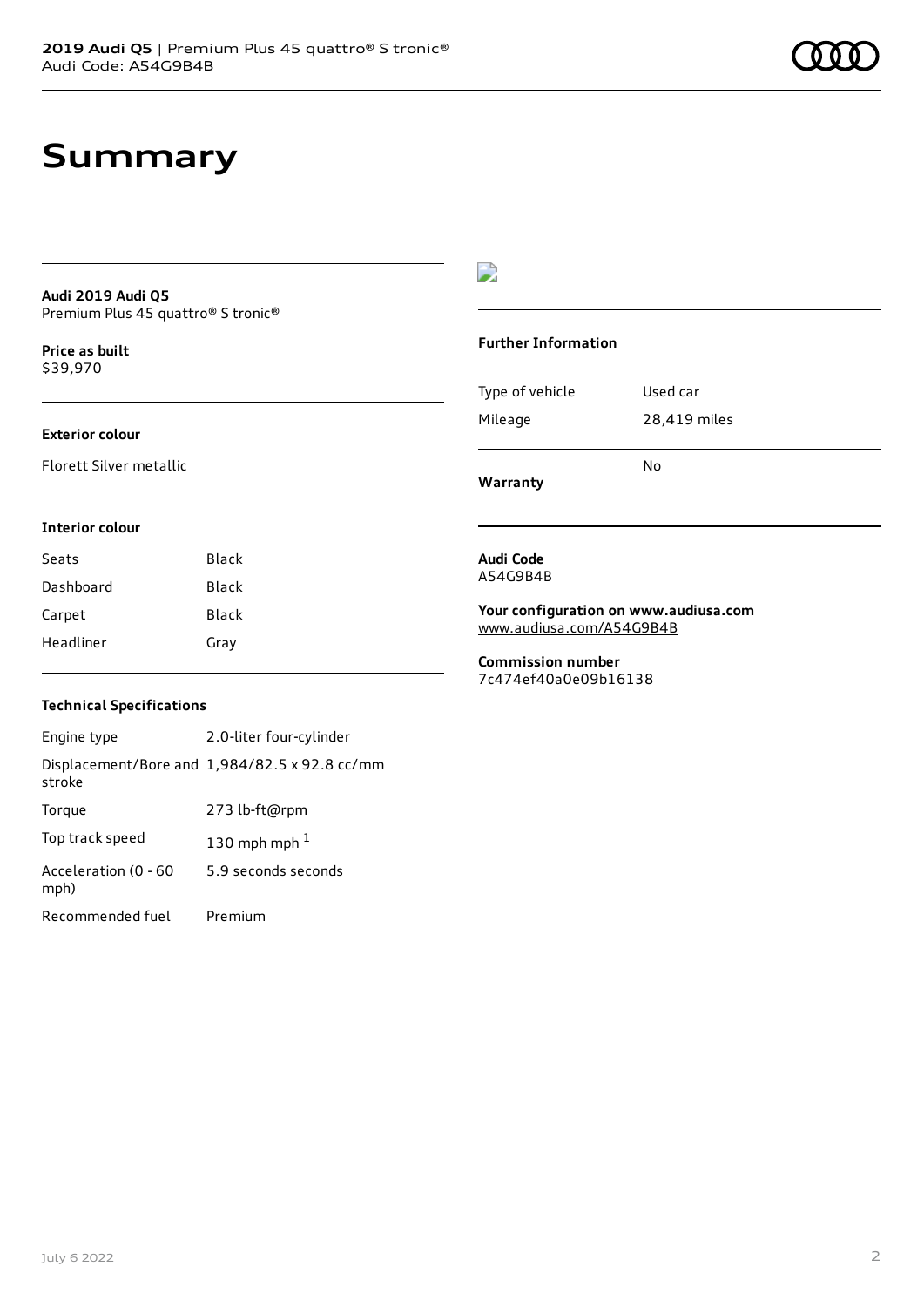# **Equipment**

Florett Silver metallic

Audi advanced key-keyless start, stop and entry

Power-adjustable, auto-dimming, power-folding, heated exterior side mirrors with memory

Full LED headlights

Automatic headlights

19" 235/55 all-season tires

19" 5-arm-wing design wheels

Panoramic sunroof

Aluminum door sill inlays

Leather package









**(1/2)**

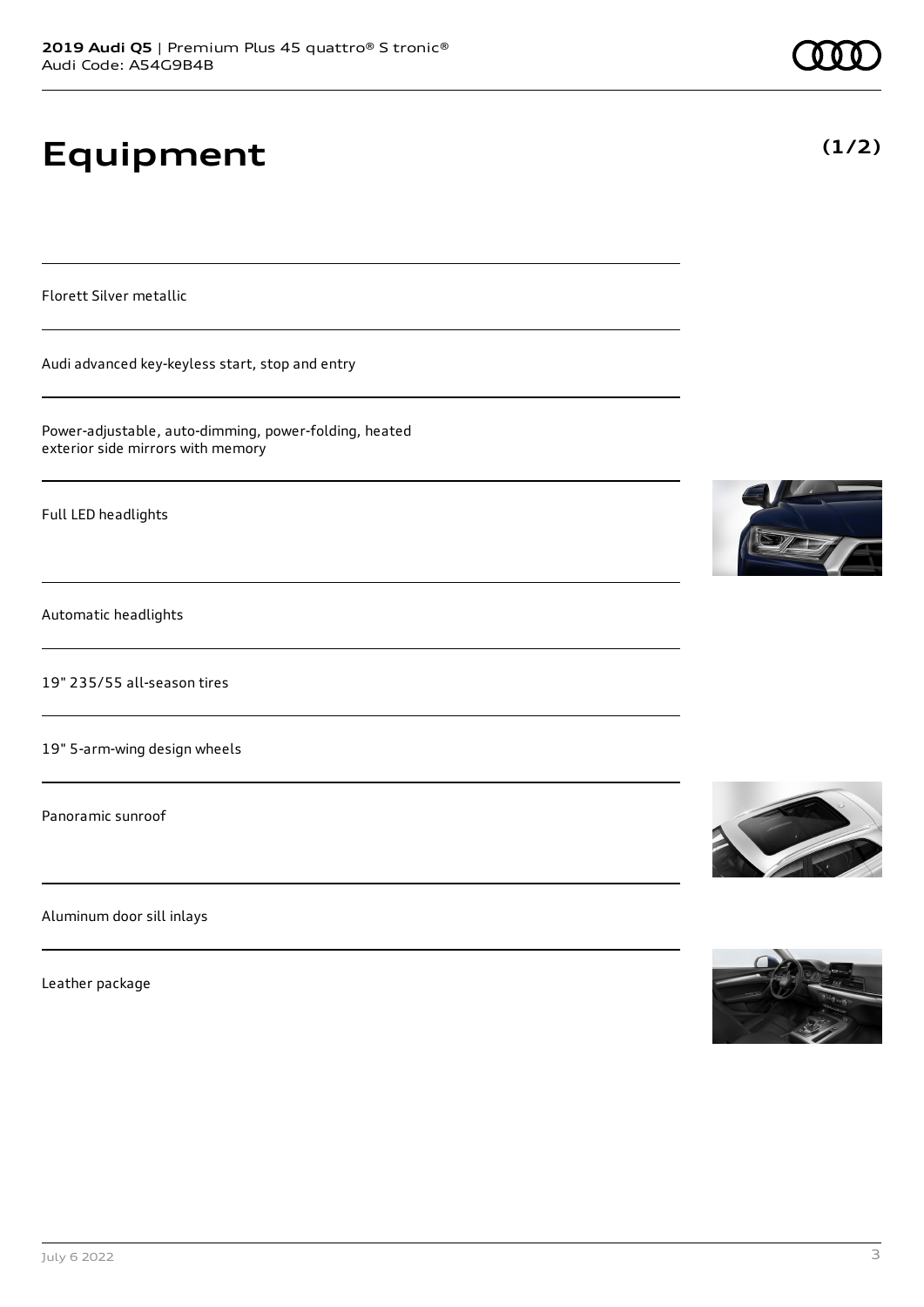# **Equipment**

Parking system plus

Audi pre sense® rear

Audi virtual cockpit (12.3" LCD full digital instrument cluster with up to three visual modes: Infotainment and Classic. S, RS and R8 models also offer Sport mode)

MMI® Navigation plus

Audi connect CARE assistance and security services and sixmonth trial subscription to Audi connect PRIME and Audi connect PLUS online services

MMI® Radio plus with ten speakers and single CD player with MP3 playback capability

Audi side assist

SiriusXM® Satellite Radio

Audi phone box









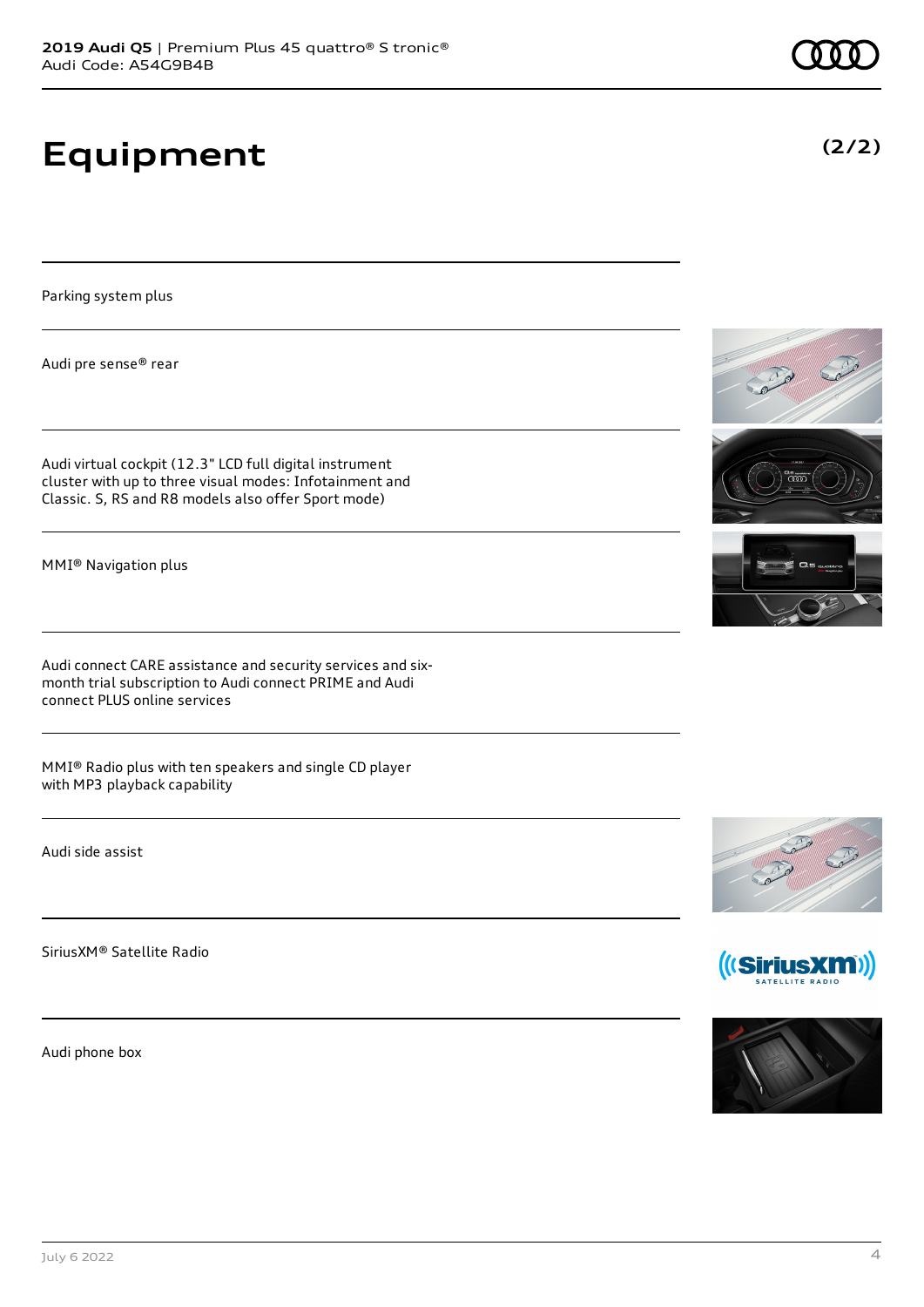# **Standard features**

### **Infotainment and Driver Assistance**

| 2H1             | Audi drive select                                                                                                     |
|-----------------|-----------------------------------------------------------------------------------------------------------------------|
| IW <sub>3</sub> | Audi connect CARE assistance and security<br>services                                                                 |
| UD <sub>2</sub> | Audi smartphone interface including Apple<br>CarPlay <sup>™</sup> and Google™ Android Auto™ for<br>compatible devices |
| KA <sub>2</sub> | Rear view camera                                                                                                      |
| 9VD             | Audi sound system                                                                                                     |
| 6K9             | Audi pre sense® basic and Audi pre sense®<br>citv                                                                     |

### **Exterior**

| 3S1 | Aluminum roof rails                      |
|-----|------------------------------------------|
| 511 | Adaptive rear spoiler                    |
| 8SP | LED taillights with dynamic turn signals |
| VW1 | Rear privacy glass                       |
| 4ZB | Aluminum trim around exterior windows    |

### **Interior**

| QE1             | Storage package                                                                     |
|-----------------|-------------------------------------------------------------------------------------|
| 4M3             | Four beverage holders                                                               |
| 6N)             | Cloth headliner                                                                     |
| <b>9AO</b>      | Three-zone automatic climate control                                                |
| 417             | Auto-dimming interior rear view mirror with<br>digital compass                      |
| QQ1             | LED interior lighting package                                                       |
| 1 XW            | Three-spoke multifunction steering wheel                                            |
| 7F <sub>9</sub> | Leather-wrapped gear selector                                                       |
| 4E7             | Power tailgate                                                                      |
| 5XF             | Driver and front-passenger extendable sun<br>visors with illuminated vanity mirrors |
| 3NS             | Sliding, split folding 40/20/40 rear<br>seatbacks with adjustable recline           |
| N1F             | Leather seating surfaces                                                            |
| 4A3             | <b>Heated front seats</b>                                                           |
| 5MG             | Dark Brown Walnut Wood inlays                                                       |

#### 4UB Driver and front passenger airbags

**Safety and Security**

| UH1 | Electromechanical parking brake                                  |
|-----|------------------------------------------------------------------|
| 8T2 | Cruise control with coast, resume and<br>accelerate features     |
| VC2 | Garage door opener (HomeLink®)                                   |
| 4H5 | Electronic child locks                                           |
| QZ7 | Electromechanical power steering                                 |
| 7K6 | Tire-pressure monitoring system                                  |
| 4X3 | Front thorax side airbags and Sideguard®<br>head curtain airbags |
| 3B7 | Lower Anchors and Tethers for Children<br>(LATCH) in rear seats  |
|     |                                                                  |

### **Exterior**

1D8 Provision for towing bracket 1S1 Car jack

1BA Dynamic suspension system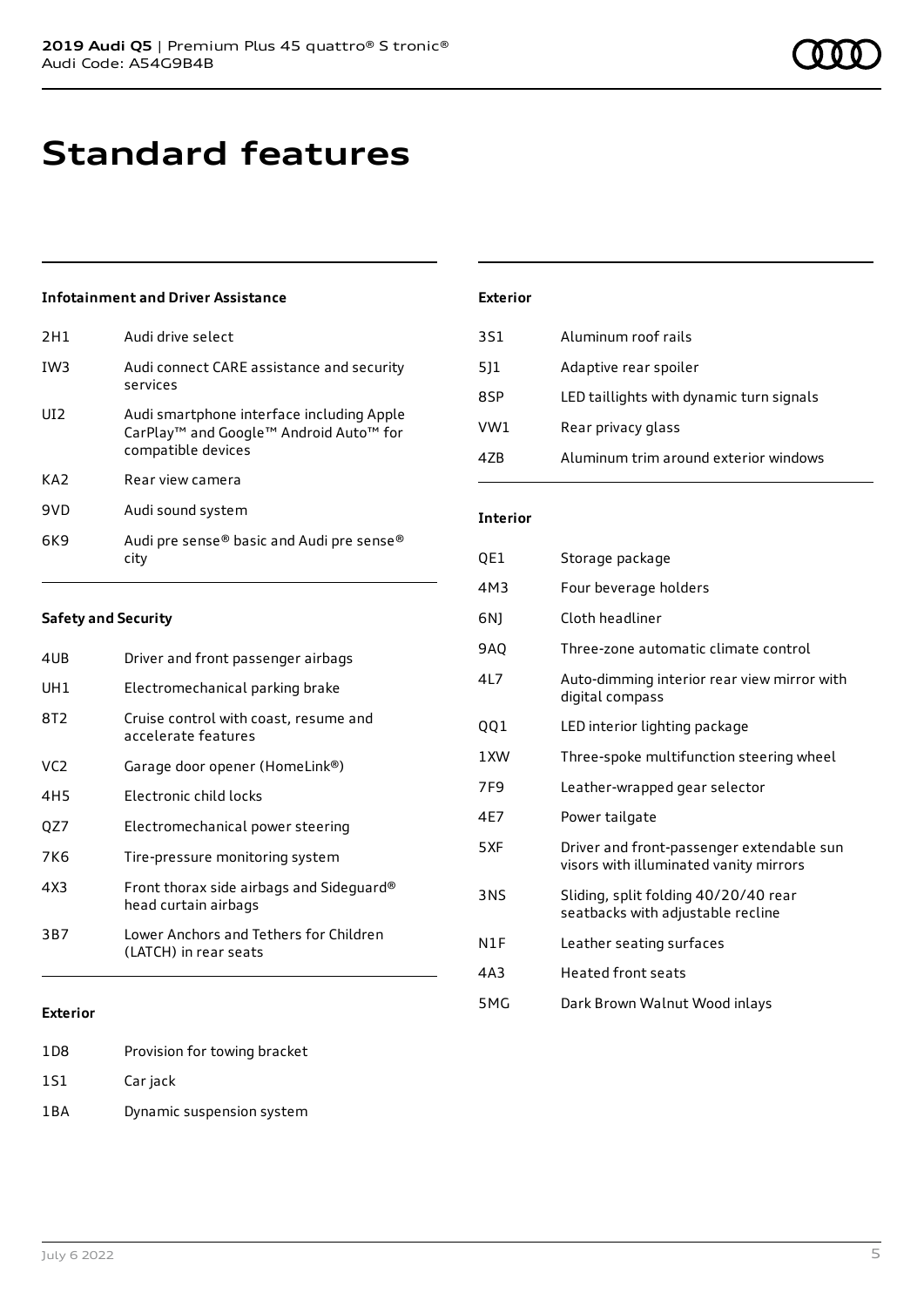# **Dealer remarks**

One Owner, Clean Vehicle History Report, Navigation, Leather Seats, Heated Seats, Multi-Zone Climate Control, Remainder of Factory Warranty, Steering Wheel Audio Controls, Keyless Entry, Alloy Wheels, Ambient Light Package, Backup Camera, Bluetooth, Memory Package, Power Mirror Package, Power Package, Premium Plus Package, Rear Climate Package, Sunroof/Moonroof, Wood Trim Package, Black w/Leather Seating Surfaces, Audi Advanced Key, Audi Connect PRIME & PLUS, Audi Phone Box, Audi Pre Sense Rear, Audi Side Assist, Audi Virtual Cockpit, Auto-Dimming Power Folding Mirrors, Convenience Package, Driver Seat Memory, Leatherette Covered Center Console & Door Armrests, LED Headlights, Navigation System, Panoramic Sunroof w/Power Sunshade, Parking System Plus (Front/Rear Acoustic Sensors), Premium Plus Package, Radio: Audi MMI Navigation Plus w/MMI Touch, Rain sensing wipers, SiriusXM All Access Service, Stainless Steel Door Sills, USB Charge Ports for Rear Seats, Wheels: 19" 5-Arm-Wing Design.

Priced below KBB Fair Purchase Price!

The Thelen family insists on integrity and strong customer service before, during, and after a sale to their customers. Used cars, new cars, you name it and we have it! Discover why so many satisfied customers have joined our growing family at Thelen Auto Group.

Florett Silver Metallic 2019 Audi Q5 2.0T Premium Plus quattro quattro 2.0L TFSI 22/27 City/Highway MPG

Call (989) 684-2980 or Text (989) 402-4761 for more information on this vehicle. Thelen Auto Group is a family owned and operated dealer serving the Great Lakes Bay Region since 1977.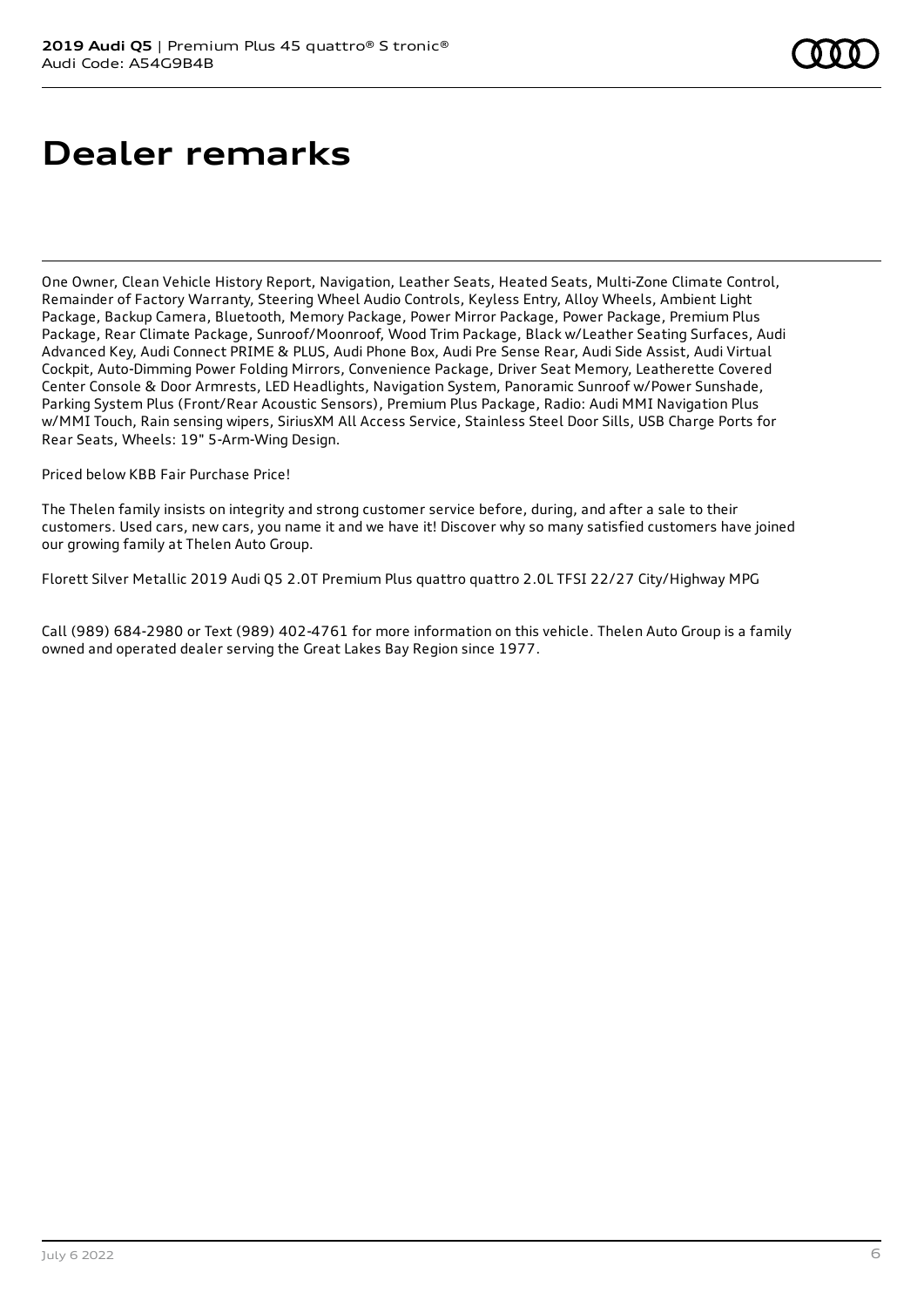# **Technical Specifications**

### **Engineering | Performance**

| Engine type                                 | 2.0-liter four-cylinder                                                                          |
|---------------------------------------------|--------------------------------------------------------------------------------------------------|
| Power Level                                 | 45                                                                                               |
| Horsepower                                  | 248 @ rpm                                                                                        |
| Towing capacity                             | Trailer hitch provision with 4,400-lb<br>maximum towing capacity and 440-<br>lb tongue weight lb |
| Torque                                      | 273 lb-ft@rpm                                                                                    |
| Valvetrain                                  | 16-valve DOHC with Audi valvelift<br>system                                                      |
| Acceleration (0 - 60<br>mph)                | 5.9 seconds seconds                                                                              |
| Engine block                                | Cast-iron                                                                                        |
| Induction/fuel injection Turbocharged/TFSI® |                                                                                                  |
| Cylinder head                               | Aluminum-alloy                                                                                   |
| stroke                                      | Displacement/Bore and 1,984/82.5 x 92.8 cc/mm                                                    |
| Top track speed <sup>1</sup>                | 130 mph mph                                                                                      |

### **Electrical system**

| Alternator | 110-150 A   |
|------------|-------------|
| Battery    | 420 A/75 Ah |

### **Transmission | Drivetrain**

| 0.508:1                                                                                                                                                   |
|-----------------------------------------------------------------------------------------------------------------------------------------------------------|
| 5.302:1                                                                                                                                                   |
| 0.386:1                                                                                                                                                   |
| 1.057:1                                                                                                                                                   |
| Seven-speed S tronic <sup>®</sup> dual-clutch<br>automatic transmission and<br>quattro <sup>®</sup> all-wheel drive with ultra <sup>®</sup><br>technology |
| 2.190:1                                                                                                                                                   |
| 1.517:1                                                                                                                                                   |
| 2.750:1                                                                                                                                                   |
| 3.188:1                                                                                                                                                   |
|                                                                                                                                                           |

### **Steering**

| Steering type                              | Electromechanical power steering<br>system |
|--------------------------------------------|--------------------------------------------|
| Turning diameter, curb- 38.4 ft<br>to-curb |                                            |
| Steering ratio                             | 15.8:1                                     |
| <b>Suspension</b>                          |                                            |
| Front axle                                 | Five-link front suspension                 |

| Rear axle | Five-link rear suspension |
|-----------|---------------------------|
|           |                           |

### **Brakes**

| Front brakes | 13.3 (ventilated disc) in |
|--------------|---------------------------|
| Rear brakes  | 13.0 (ventilated disc) in |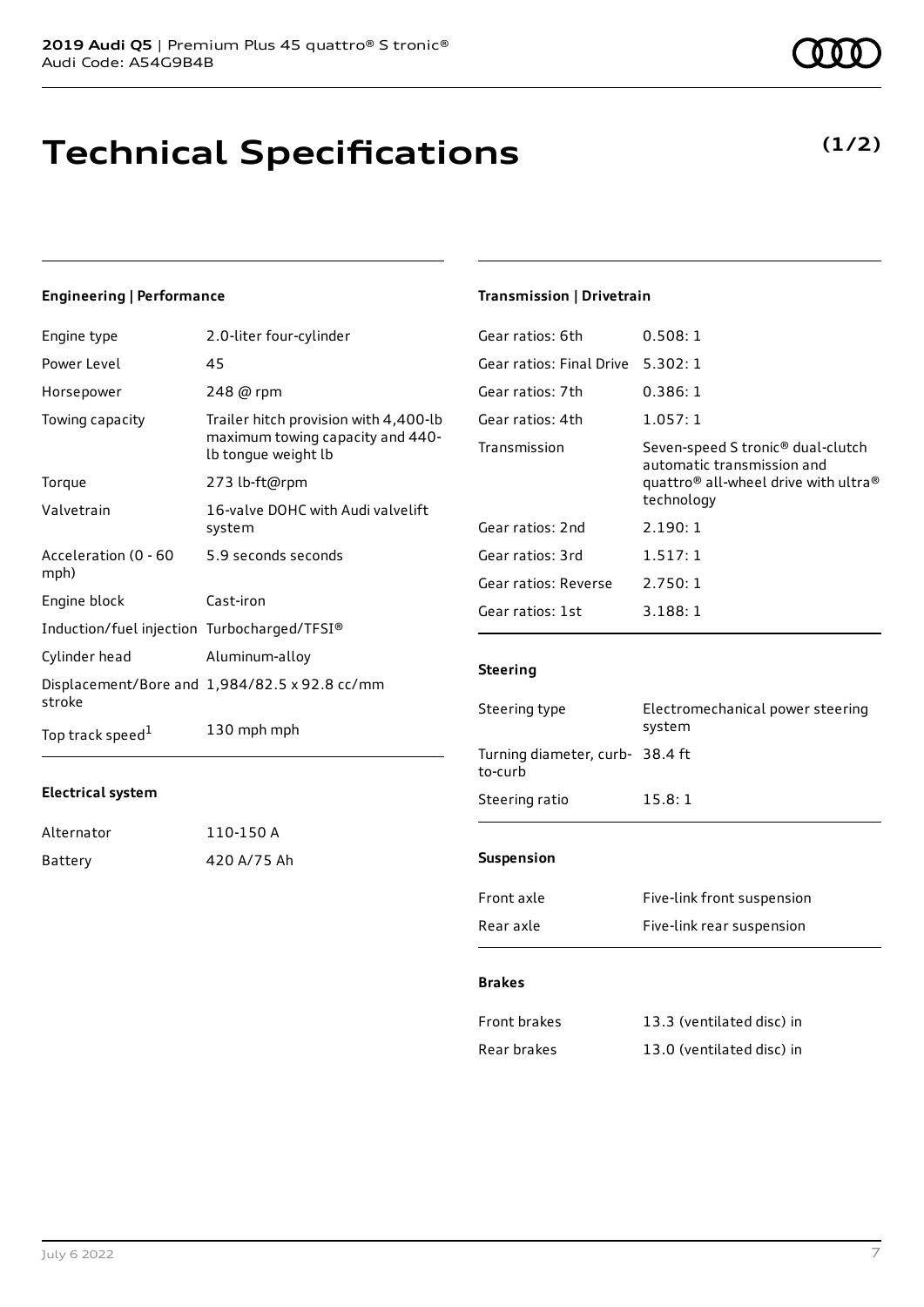# **Technical Specifications**

**Body**

### Material Multi-material body construction (steel and aluminum composition) **Warranty | Maintenance**

| Warranty    | 4-year/50,000-mile Audi New<br>Vehicle Limited Warranty                                   |
|-------------|-------------------------------------------------------------------------------------------|
| Maintenance | 12-month/10.000-mile (whichever<br>occurs first) NO CHARGE first<br>scheduled maintenance |

### **Exterior Measurements**

| Height                           | 65.3 in  |
|----------------------------------|----------|
| Overall width without<br>mirrors | 74.5 in  |
| Length                           | 183.6 in |
| Wheelbase                        | 111.0 in |
| Drag coefficient                 | 0.32 Cw  |
| Overall width with<br>mirrors    | 84.3 in  |
| Track rear                       | 63.3 in  |
| Track front                      | 63.6 in  |
| Curb weight                      | 4,045 lb |
| Ground clearance,<br>loaded      | 8.2 in   |

### **Interior measurements**

| Seating capacity                          | 5                      |
|-------------------------------------------|------------------------|
| Shoulder room, rear                       | 56.5 in                |
| Head room with front<br>sunroof           | 40.2 in                |
| Leg room, rear                            | 37.8 in                |
| Shoulder room, front                      | 57.7 in                |
| Head room with rear<br>sunroof            | 37.7 in                |
| Head room, rear                           | 39.3 in                |
| Leg room, front                           | 41.0 in                |
| Head room, front                          | 41.7 in                |
| Cargo volume, rear<br>seatbacks up/folded | 25.1/53.1 cu ft, cu ft |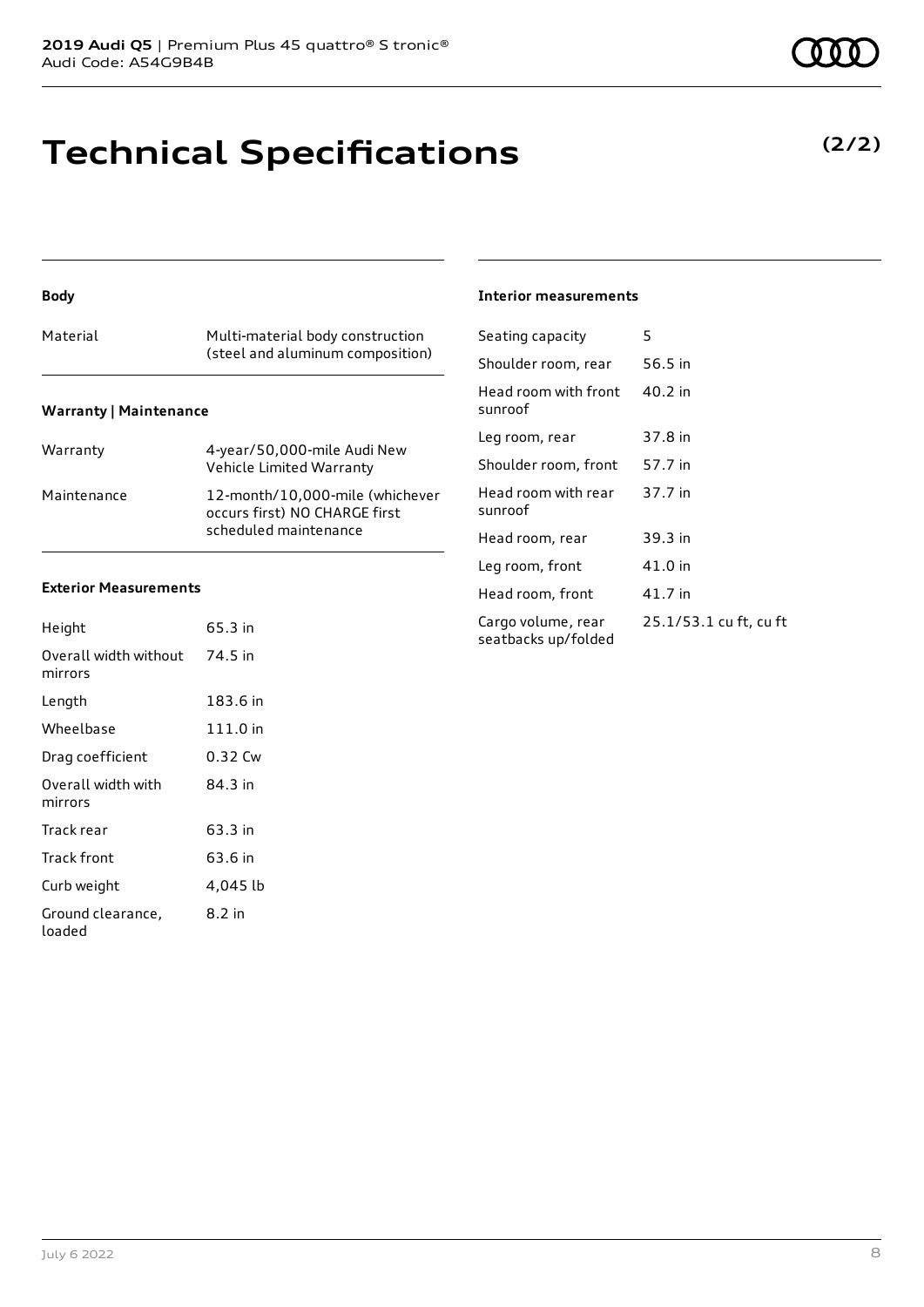### **Consumption- and emission**

**Consumption by NEDC**

combined 24 mpg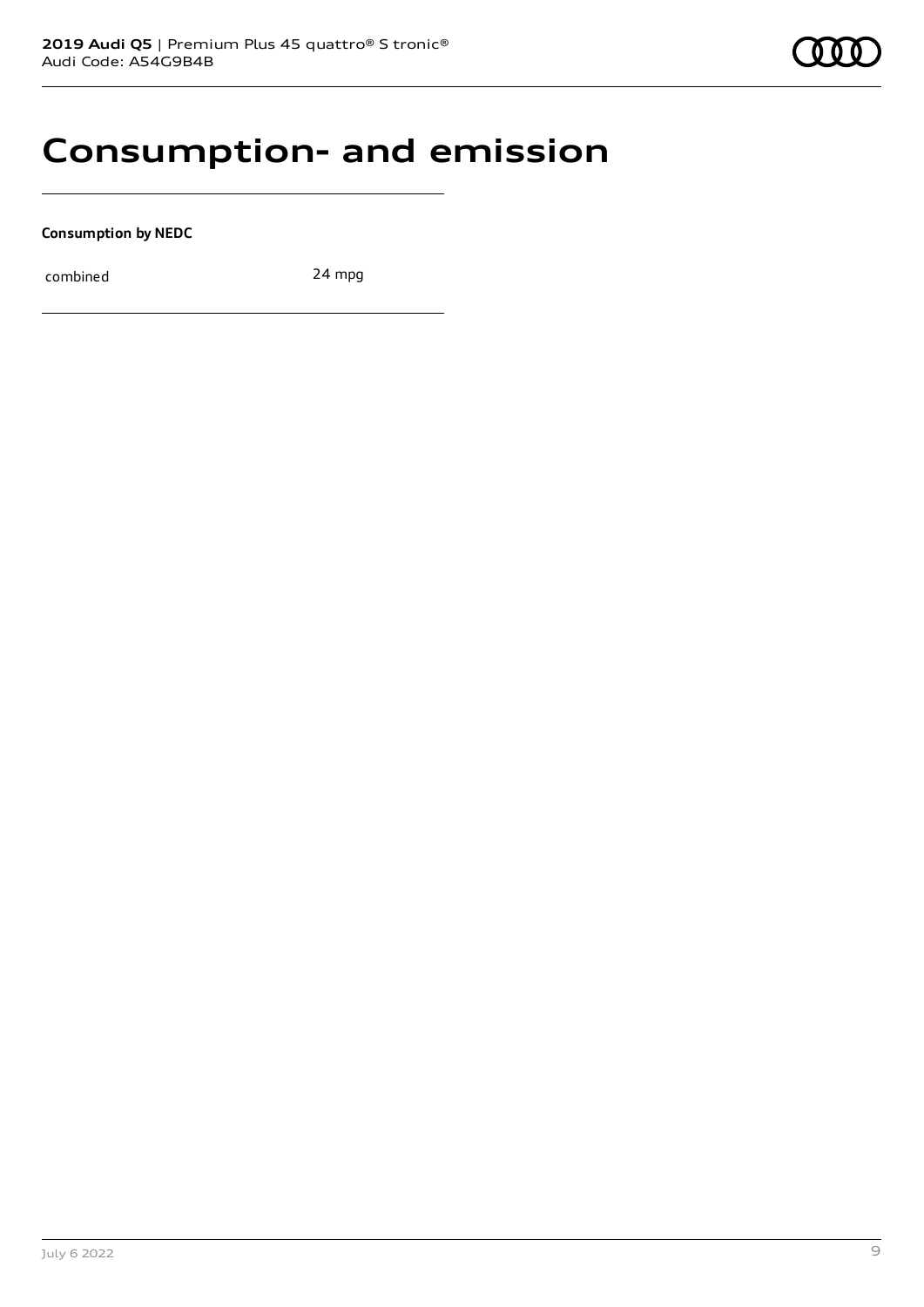### **Contact**

Dealer **Audi Bay City**

1112 N Euclid Ave 48706 Bay City MI

Phone: +19896842980 FAX: 9896849045

www: [https://www.thelenaudiofbaycity.com](https://www.thelenaudiofbaycity.com/)